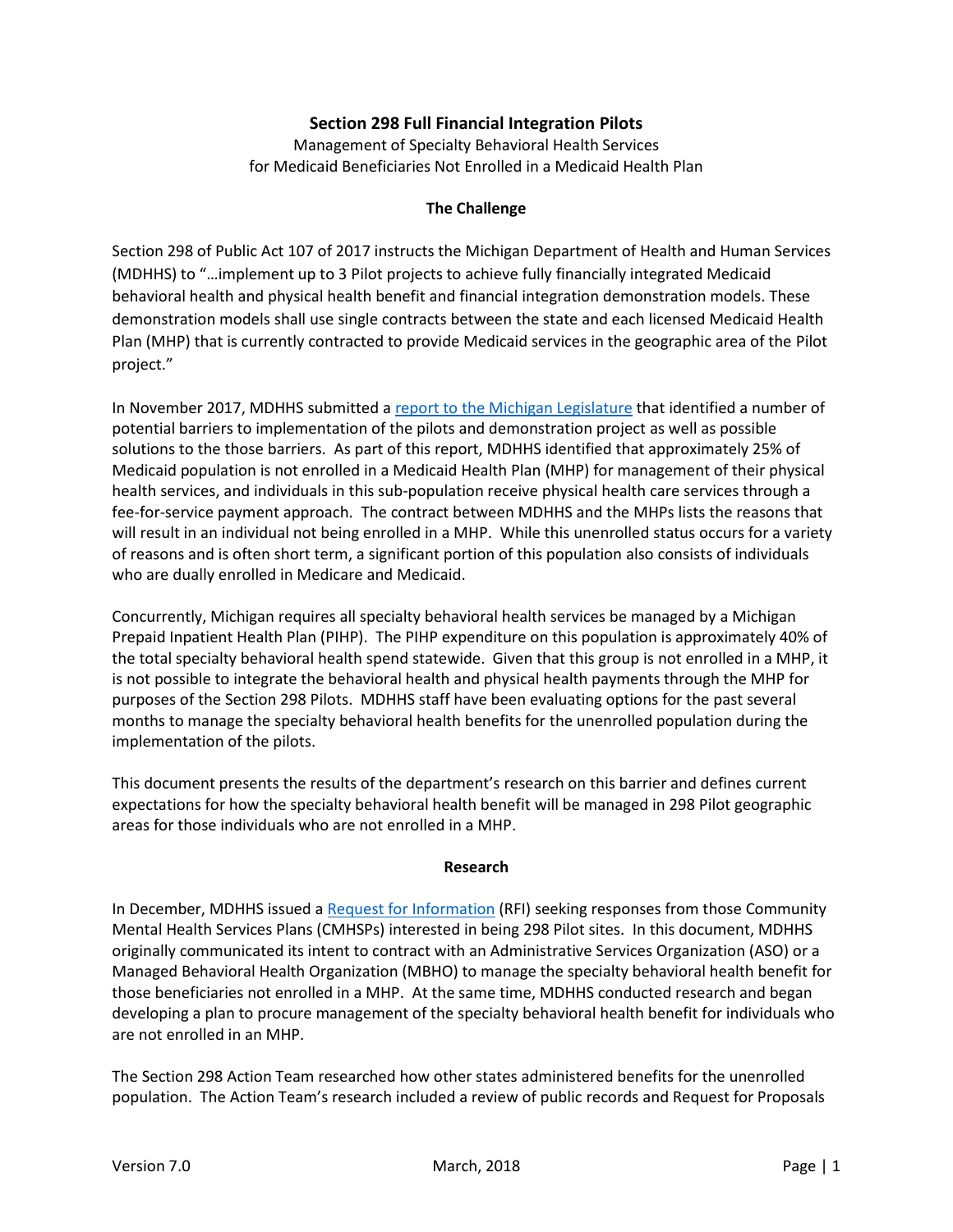(RFP) of MBHOs and ASOs from San Diego County, Maryland, Arizona, Utah, and Massachusetts. While each state or county used an MBHO or ASO that was specific to its own needs, the underlying trend showed that these arrangements are recognized by Center for Medicare and Medicaid Services (CMS) as either a Managed Care Organization (MCO) or a PIHP. The fundamental difference between using a MCO or a PIHP is a matter of risk arrangement: MCOs utilize comprehensive risk while PIHPs utilize shared or no risk mechanisms.

After conducting this initial research, MDHHS determined that the ASO and MBHO options required CMS approval, public notice, and readiness assessment requirements that would likely prevent procurement prior to planned Pilot launch. The MBHO and ASO options also have adverse implications on payment methodologies for services provided in Institutions for Mental Disease. The department also received specific stakeholder feedback which was critical of either the MBHO or ASO option.

Based upon the results of this research and feedback from stakeholders, MDHHS decided to explore a broader range of options for the management of specialty behavioral health benefit for individuals who are not enrolled in a MHP. MDHHS issued a corresponding amendment to the RFI for the pilots, which is outlined below. The amendment also included a new question which solicited input from RFI respondents about the best strategy for managing this benefit during the pilots.

# *8. Financing Model and Considerations…*

*Approximately forty-percent of the behavioral health expenditures are directed to individuals who are not enrolled in a Medicaid Health Plan. This specific population includes a higher percentage of individuals with significant behavioral health needs receiving multiple services. MDHHS is currently analyzing multiple optionsfor the management ofspecialty behavioral health benefits for this population during the Pilot(s)…*

*e. Provide a description of how the specialty behavioral health benefit for the fee for service population could best be managed in the Pilot region.<sup>1</sup>*

The Action Team initiated a review of several options for managing the specialty behavioral health benefit for this population. The Action Team analyzed the following options as part of that process:

- MCO/PIHP: Create a new entity that manages the delivery of specialty behavioral health services for the FFS population, which includes fulfilling all necessary managed care functions and assuming financial risk for the assigned population.
- ASO: Create a new entity that serves as an extension of the state to provide payment, encounter reporting, monitoring and oversight of the delivery of specialty behavioral health services for the FFS population.
- Maintain the current PIHPs: The specialty behavioral health benefit for the unenrolled would remain with the pre-Pilot PIHP for the selected Community Mental Health Service Program.
- Contract with a Single PIHP: Create a separate single contract with an existing PIHP to manage the specialty behavioral health benefit for all the counties included in the 298 Pilot geographic area.

l

<sup>&</sup>lt;sup>1</sup> State of Michigan Request for Information No. [RFI-180000000003], 298 Pilot(s) – Medicaid Physical-Behavioral Health Full Financial Integration, December 20, 2017, as amended.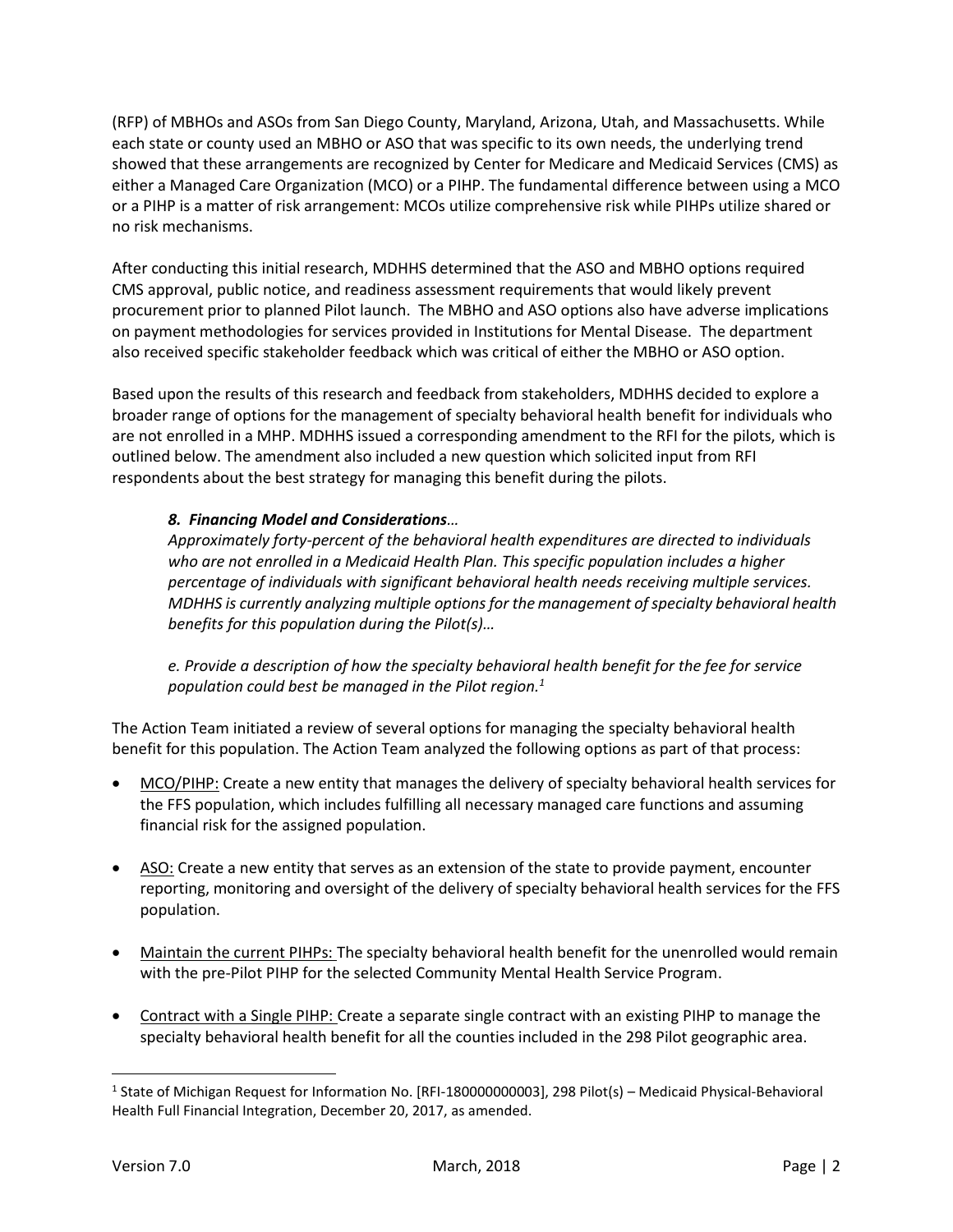The analysis that was conducted by the Action Team included consideration of Michigan's waivers with CMS, managed care policy requirements, procurement rules and timing requirements, and stakeholder feedback. The Action Team also evaluated the strengths and limitations of each option to determine which option would be most feasible to support the implementation of the pilots.

The Action Team also used the responses to question 8e within the RFI to inform the ongoing analysis of options. This analysis included specific feedback from the oral presentation process that was conducted as part of evaluation process. While the 298 pilot applicants voiced general support for an MBHO/ASO approach, they also indicated that it is not a viable option given the constraints of the pilot. Qualified applicants were unanimous in their opposition to a "current PIHP" approach for a number of reasons as specified in RFI responses. During applicant oral presentations, the RFI respondents also indicated that consistency of the financing and delegation of managed care functions across payers were top priorities if an integrated approach could not be achieved.

Given the various needs, constraints, and options, MDHHS has determined that the best option is to pursue a contract with a single, existing PIHP. MDHHS would separately contract with the PIHP to provide management of the specialty behavioral health benefit for individuals who are not enrolled in a MHP. MDHHS intends to issue a Request for Proposal (RFP) in April 2018 to solicit responses from interested and qualified PIHPs currently operating in Michigan. The remainder of this document provides an overview of the critical considerations for procurement and a resulting contract.

### **Expectations and Parameters**

# **Legal Implications & Considerations**

The Michigan Constitution and the Michigan Mental Health Code require that the state shall maintain a system of care for Michigan's citizens with serious health issues. Additionally, the Mental Health Code requires that the county-based community mental health system, when willing and able, shall be this "safety net" structure for behavioral health services. As such, the involvement of the local Community Mental Health Services Program (CMHSP) in providing specialty behavior health services Medicaid services is required. For MDHHS seeks to continue management of the specialty behavioral health benefit through a single PIHP selected by the state for individuals who are not enrolled in a MHP in Pilot geographic areas.

Pursuant to the Social Welfare Act, the Department is responsible for choosing a Pre-Paid Inpatient Health Plan to manage and support the Medicaid-covered specialty services and supports. MDHHS will chose a single PIHP through the procurement process to manage the Medicaid-covered specialty services and supports for individuals in the pilot regions that are not enrolled in an MHP. The existing contracts with the PIHPs in the pilot region must be amended for FY 19 to address any transition responsibilities, liabilities or other requirements. The CMHSPs selected for the pilot and the regional PIHP will need to consider how to transfer the existing PIHPs responsibilities to another PIHP in accordance with their by-laws or other contractual requirements.

### **Structural Considerations**

MDHHS will enter into a separate and distinct contract with the PIHP selected through the procurement process.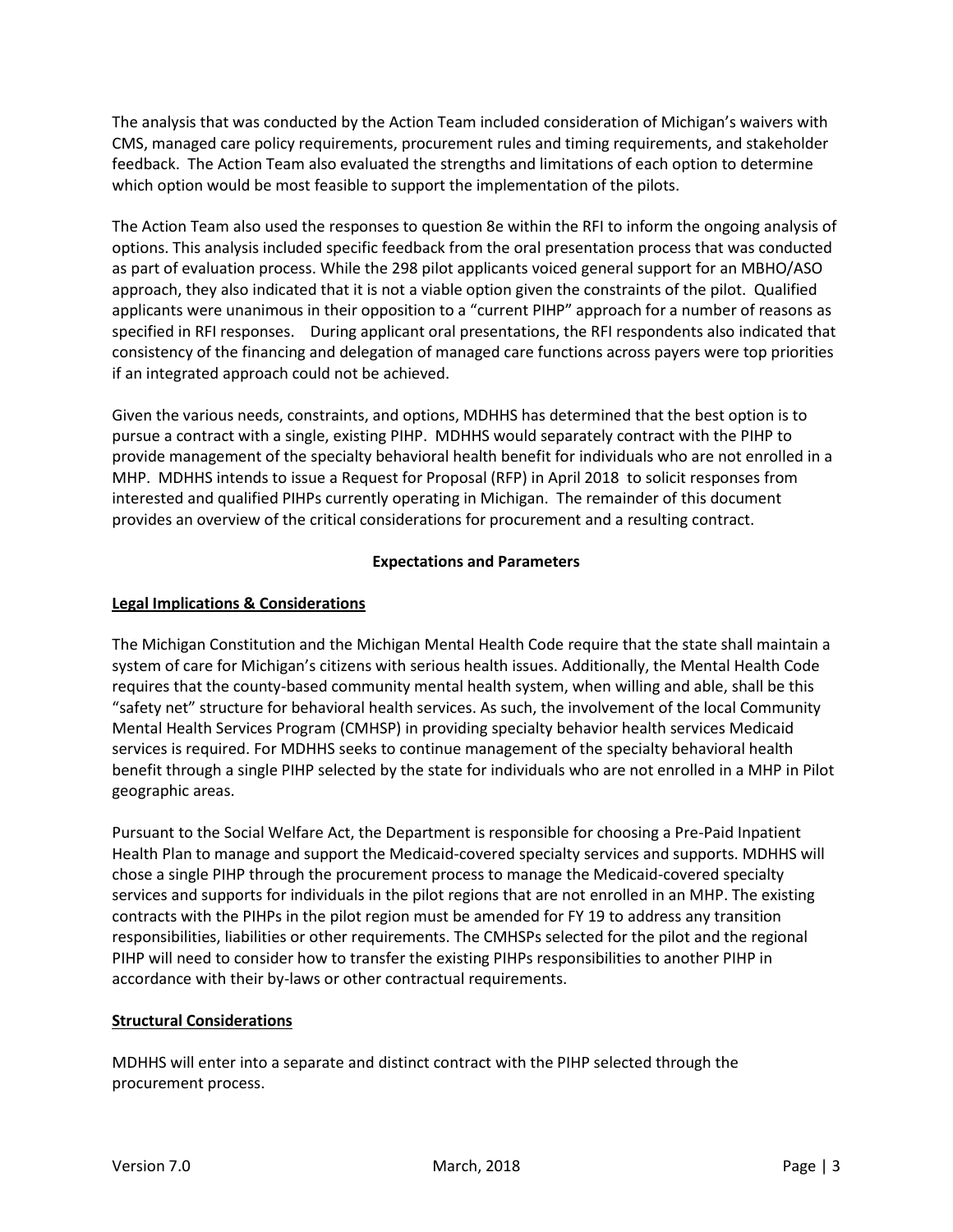- 1. Eligible Applicants: If the following mandatory minimums requirements are not fulfilled the State reserves the right to disqualify an application:
	- a. Only public PIHPs currently operating in Michigan and contracting with the State to manage the specialty behavioral health benefit are eligible to respond to the RFP.
	- b. The applicant has no unresolved contract performance or compliance deficiencies with **MDHHS**
	- c. The applicant has managed within its approved risk management plan and has not entered the state risk corridor in the three fiscal years prior to the issuances of this RFP.
	- d. The applicant provides an attestation indicating agreement to work with 298 Pilot partners to create consistent systems and processes based upon mutual agreement.
	- e. The applicant has experience managing multiple CMHSP systems of care.
	- f. If the PIHP applicant has a Pilot region in its current contract designated region, the applicant provides further clarification of its plan to address: 1) governance separation, 2) conflict of interest, and 3) separation from its prior contractual relationship.
- 2. Population and Locations: The selected 298 Pilot location include the following counties: Genesee, Lake, Mason, Muskegon, Oceana, and Saginaw. While variable, the number of individuals in these counties that are not enrolled in a MHP is approximately 61,000 including approximately 19,000 individuals who are dually enrolled in Medicare and Medicaid.
- 3. Governance Structure: MDHHS currently requires that regional entity PIHPs in Michigan be created by CMHSPs in the region served. The governance structure for a PIHP is defined in the By-Laws approved by the member CMHSPs. It is not expected, nor required, that the PIHP/298 Pilot CMHSPs be bound by the same governance requirements defined in the curren[t PIHP contract](http://www.michigan.gov/documents/mdch/FY09-10MAContractwithallattachments_312218_7.pdf) attachment, Application for Participation.
- 4. Consumer Involvement: Given the public nature of the financing arrangement, the department continues to place a priority on involvement of consumers and other stakeholders. The PIHP will assure, through its contract and monitoring with the Pilot CMHSP, that an adequate consumer engagement strategy exists that is consistent with public system policies and values.

### **Operational Considerations**

It is expected that the selected PIHP will work in partnership with all 298 Pilot participants, both CMHSPs and MHPs, to develop an effective and consistent model to manage the specialty behavioral health benefit for the MHP unenrolled beneficiaries in the 298 Pilot geographic areas.

1. Public Policy: The public behavioral health system has been designed and modified to meet a number of public policy requirements which have continued to expand over time. These various policies and the resulting community and service structures, are integral to achieving goals and outcomes for individuals and communities. The current Prepaid Inpatient Health Plan (PIHP)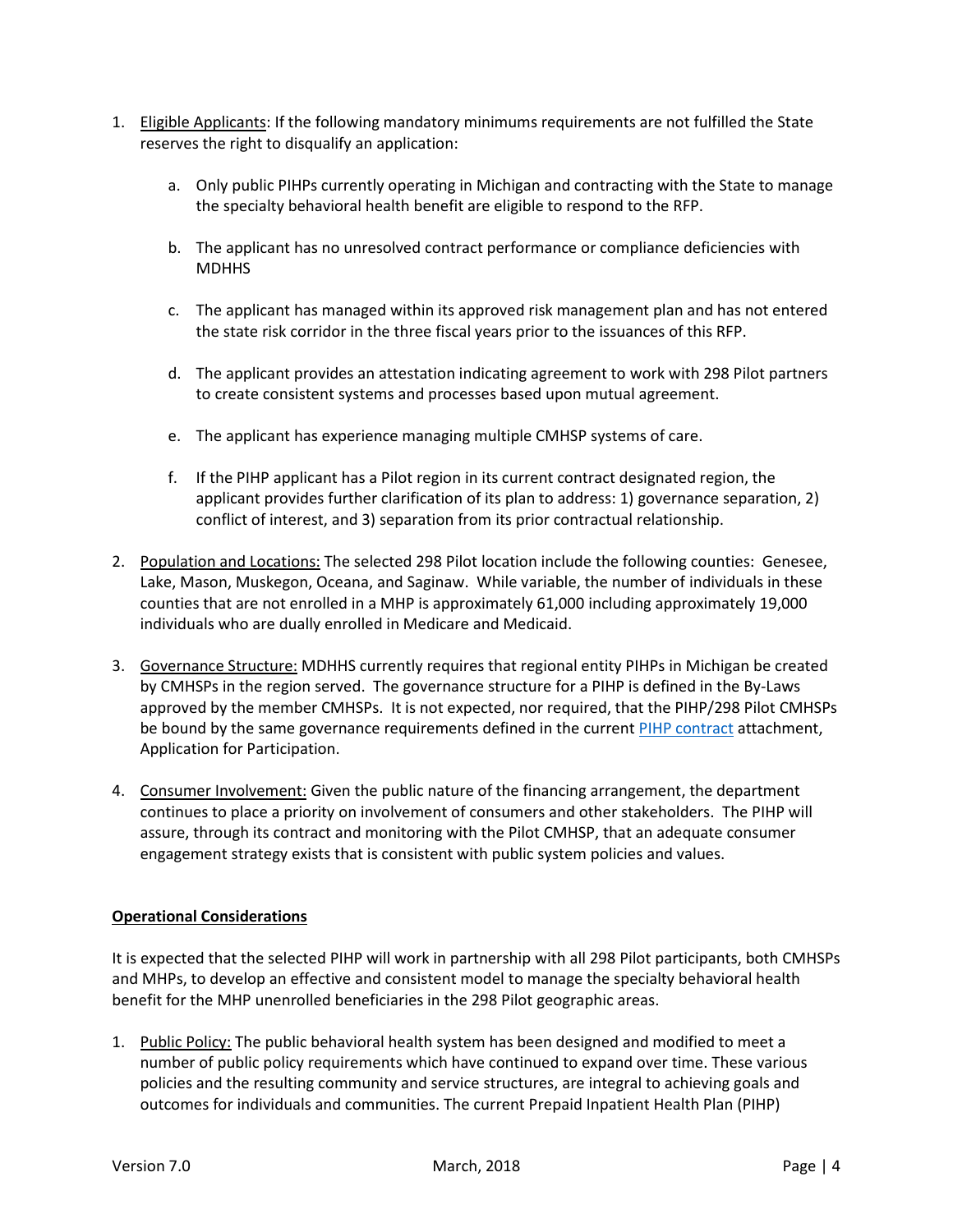contracts include a number of attachments detailing these policies, which include:

- Technical Requirement for Behavior Treatment Plans
- Person-Centered Planning Policy
- Self Determination Practice & Fiscal Intermediary Guideline
- Technical Requirement for SED Children
- Recovery Policy & Practice Advisory
- Reciprocity Standards
- Inclusion Practice Guideline
- **•** Housing Practice Guideline
- Consumerism Practice Guideline
- Personal Care in Non-Specialized Residential Settings
- Family-Driven and Youth-Guided Policy & Practice Guideline
- Employment Works! Policy
- Jail Diversion Practice Guidelines
- School to Community Transition Planning

MDHHS has contractually required PIHPs to ensure that these policies are appropriately applied to the Medicaid benefits provided. In the 298 Pilot locations, this responsibility will fall to the MHPs, for enrolled beneficiaries, as the new contract holder. The PIHP designated for the 298 Pilot MHP unenrolled will have responsibility for contractual compliance and oversight of the designated CMHSPs.

- 2. Service Array: A strength of Michigan's Specialty Behavioral Health systems is the comprehensive range of services and supports that have been made available to eligible consumers. It is the department's expectation that the PIHP managing the MHP unenrolled for the 298 Pilot geographic area will assure access to the required service array as defined in current contracts, applicable waivers and the Medicaid Provider Manual. In cooperation with 298 Pilot partners, the PIHP must demonstrate that (1) they are able to provide the required continuum of specialty behavioral health services and (2) that they have an adequate provider network to deliver these services. PIHP applicants must also describe how they will ensure continuity of authorized and medically necessary services during the period of transition.
- 3. Finances: Applicants will be asked to explain the potential funding arrangements that will be employed between the PIHP and the Pilot CMHSPs. The financial arrangement must address the various "community benefit" functions of the CMHSP, such as various pooled funding arrangements, social services collaborative agreements and other relevant community activities.
	- a. Rate Setting and Risk Corridor: The rate development for this population will be separate from the current rate development process utilized for the PIHPs. The rates will be developed specific to the covered benefit to individuals in the Medicaid program in the Pilot locations that are not enrolled in a MHP. Current review of historic spending patterns statewide indicates that this population generally presents a higher need and includes a disproportionate share of the Habilitations Supports Wavier enrollees in the state. MDHHS expects that the rate development process will result in actuarially sound rates to be paid to the selected contractor for population. MDHHS will require that this contract be administered separately from the PIHP's existing contract with MDHHS and that funding will not be comingled.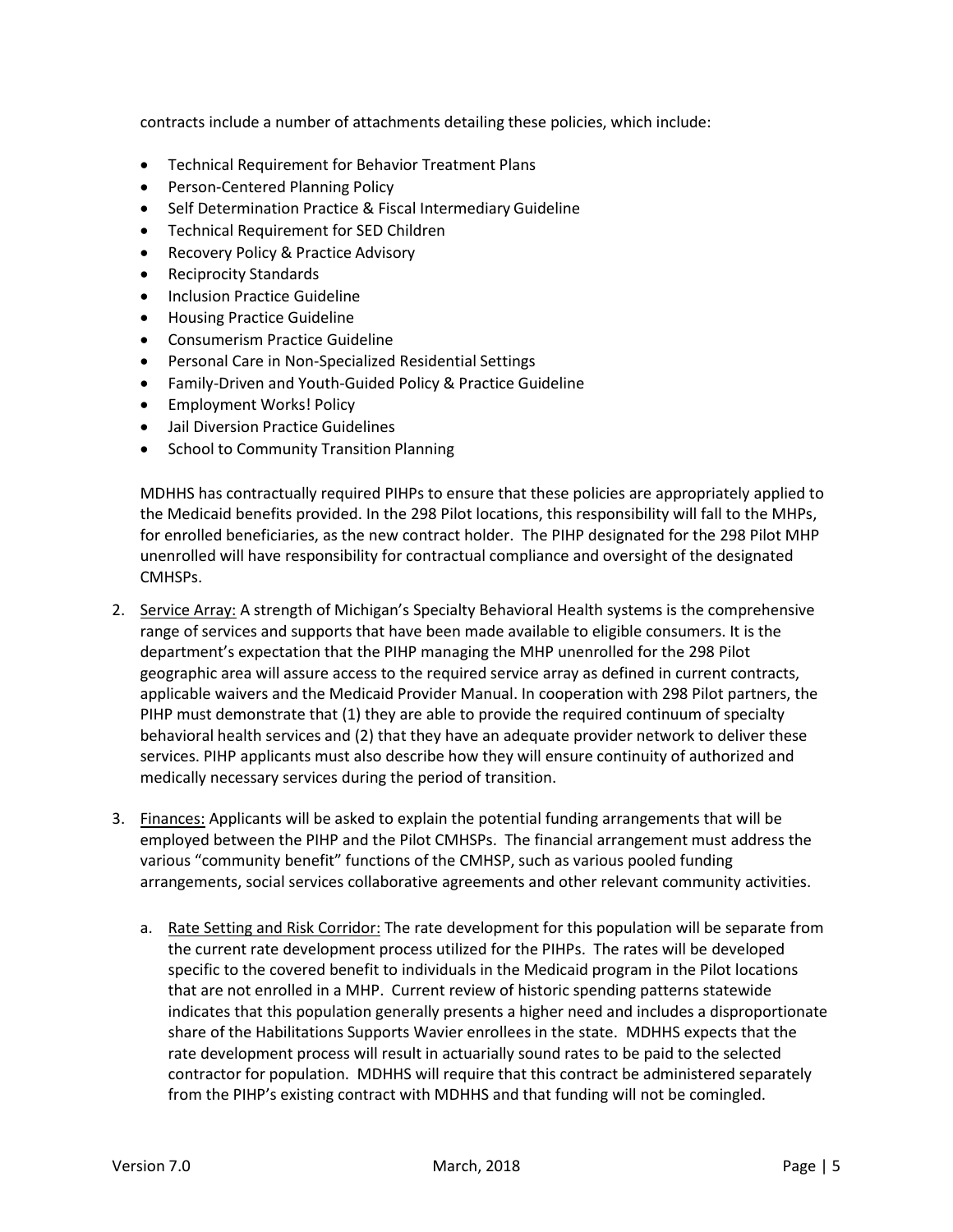The current contracting process with the PIHPs includes a defined risk corridor. The existing corridor makes the PIHP responsible for (1) expenditures between 100 and 105% of the capitation and (2) responsible for half of the expenditures between 106 and 110% of the capitation. Similarly, savings between 95 and 100% of the capitation may be retained by the PIHP, as well as half of savings between 90 and 94% of capitation.

The PIHP may retain an actuarially sound risk reserve for purposes of meeting this risk. MDHHS does not expect that any of this current risk reserve will be utilized for the Pilot site contracts. Further, any risk corridor calculations will be specific to each contract and will not be blended.

The risk corridor for the Pilot sites will be defined in the Request for Proposals. Further, MDHHS will work with the selected applicant to establish the necessary risk management strategy and corresponding reserve.

b. Substance Use Disorder Financing and Management: The Michigan Mental Health Code requires that publicly funded substance use disorder services be managed by a "department designated community mental health entity" (CMHE). The Mental Health Code also defines certain requirements that a department designated CMHE must meet. Both PIHPs and CMHSPs meet the definition of an entity that qualifies as a department designated CMHE; Pilot MHPs do not meet the designated criteria. Consequently, MHPs in the 298 Pilot region must sub-contract with their CMHSP for the management of Medicaid funding for SUD services. The non-Medicaid SUD funding (i.e., community block grant and liquor tax funds), will be transmitted directly to the CMHSP in the Pilot. The CMHSP will then be required to (1) meet the Mental Health Code requirements for the department designated CMHE and (2) manage the SUD service array. The CMHSP is expected to be able to demonstrate the necessary capacity and competency to provide the necessary management of SUD benefits.

To assure consistent practices in the Pilot geographic area, MDHHS will require the PIHP follow a contracting, management and payment structure consistent with that defined for the MHP and CMHSPs above for purposes of the management of SUD benefits for the unenrolled population. As such, the selected PIHP will not be the department designated CMHE for the pilot counties.

4. Managed Care Functions: Federal regulations set specific requirements for the performance of most managed care functions. In the PIHP system, performance of many of the managed care functions are delegated to the CMHSPs within the region. This delegation is intended to support the community behavioral health management role of the public behavioral health system. In the physical health delivery system, the MHPs have well developed systems and structures for performing the required managed care functions in a way that is consistent with both regulatory and accreditation requirements. The designated PIHP in partnership with 298 Pilot participants will be responsible for implementing managed care functions in ways that maximize efficiency (utilizing existing expertise and capacity), recognize necessary community presence when applicable, and comply with regulatory and contractual requirements.

For purposes of this contract, MDHHS will require that managed care functions that are delegated by the PIHP be consistent with the delegation approach defined by the 298 Pilot participants. To the extent possible, the PIHP will work with Pilot Participants to assure consistency and eliminate redundancy in pre-delegation review and ongoing monitoring of delegated functions. Implications